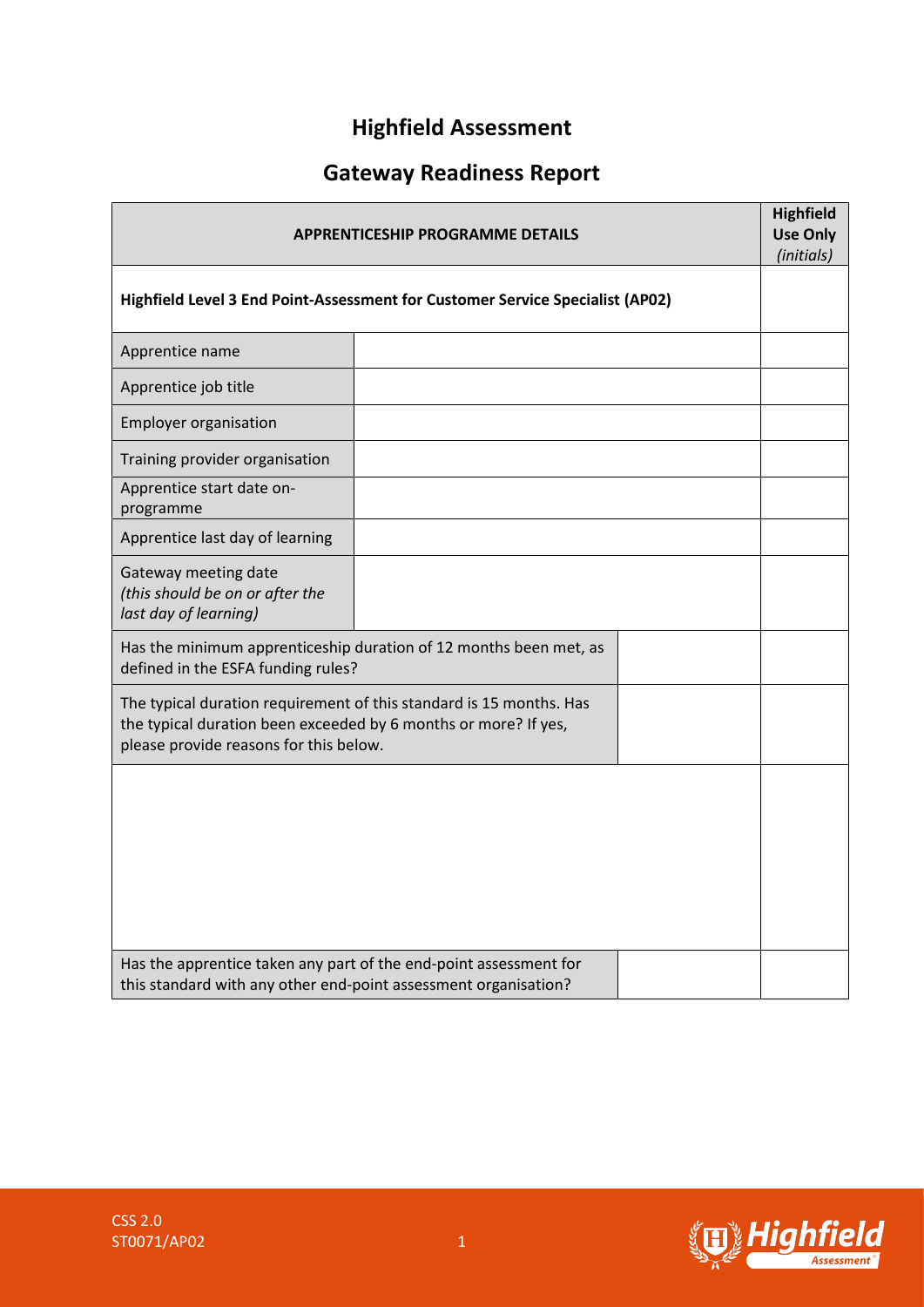| <b>PREREQUISITE REQUIREMENTS</b> |                               |                                                                      |                                            |  |
|----------------------------------|-------------------------------|----------------------------------------------------------------------|--------------------------------------------|--|
| Prerequisite<br>requirement      | Achieved by the<br>apprentice | <b>Evidence type provided</b><br>(e.g. PLR, certificate, screenshot) | <b>Highfield Use</b><br>Only<br>(initials) |  |
| Achieved English L2              |                               |                                                                      |                                            |  |
| <b>Achieved Maths L2</b>         |                               |                                                                      |                                            |  |
| Completed project<br>proposal    |                               |                                                                      |                                            |  |

#### **GATEWAY REVIEW**

The gateway review should be completed by the employer, supported by the training provider, to record how the apprentice has met each of the standard subject areas. This can be discussed through a Q&A, and/or the apprentice may present evidence that can be reviewed during the meeting to show their achievement of the standard.

The employer, supported by the training provider, must agree that the apprentice is, in their view, competent in the role and therefore ready to undertake the end-point assessment. This should be recorded in the table below, along with any comments.

| <b>Standard area</b>                                            | <b>Assessment</b><br>ready? | <b>Comments</b> |
|-----------------------------------------------------------------|-----------------------------|-----------------|
| <b>Business Knowledge and</b><br><b>Understanding</b>           |                             |                 |
| <b>Customer Journey</b><br>Knowledge                            |                             |                 |
| Knowing your customer<br>and their needs/customer<br>insight    |                             |                 |
| <b>Customer service culture</b><br>and environment<br>awareness |                             |                 |
| <b>Business focussed service</b><br>delivery                    |                             |                 |
| Providing a positive<br>customer experience                     |                             |                 |
| Working with your<br>customers/customer<br>insights             |                             |                 |
| <b>Customer service</b><br>performance                          |                             |                 |
| <b>Service improvement</b>                                      |                             |                 |
| Develop self                                                    |                             |                 |
| <b>Ownership/Responsibility</b>                                 |                             |                 |
| <b>Team Working</b>                                             |                             |                 |

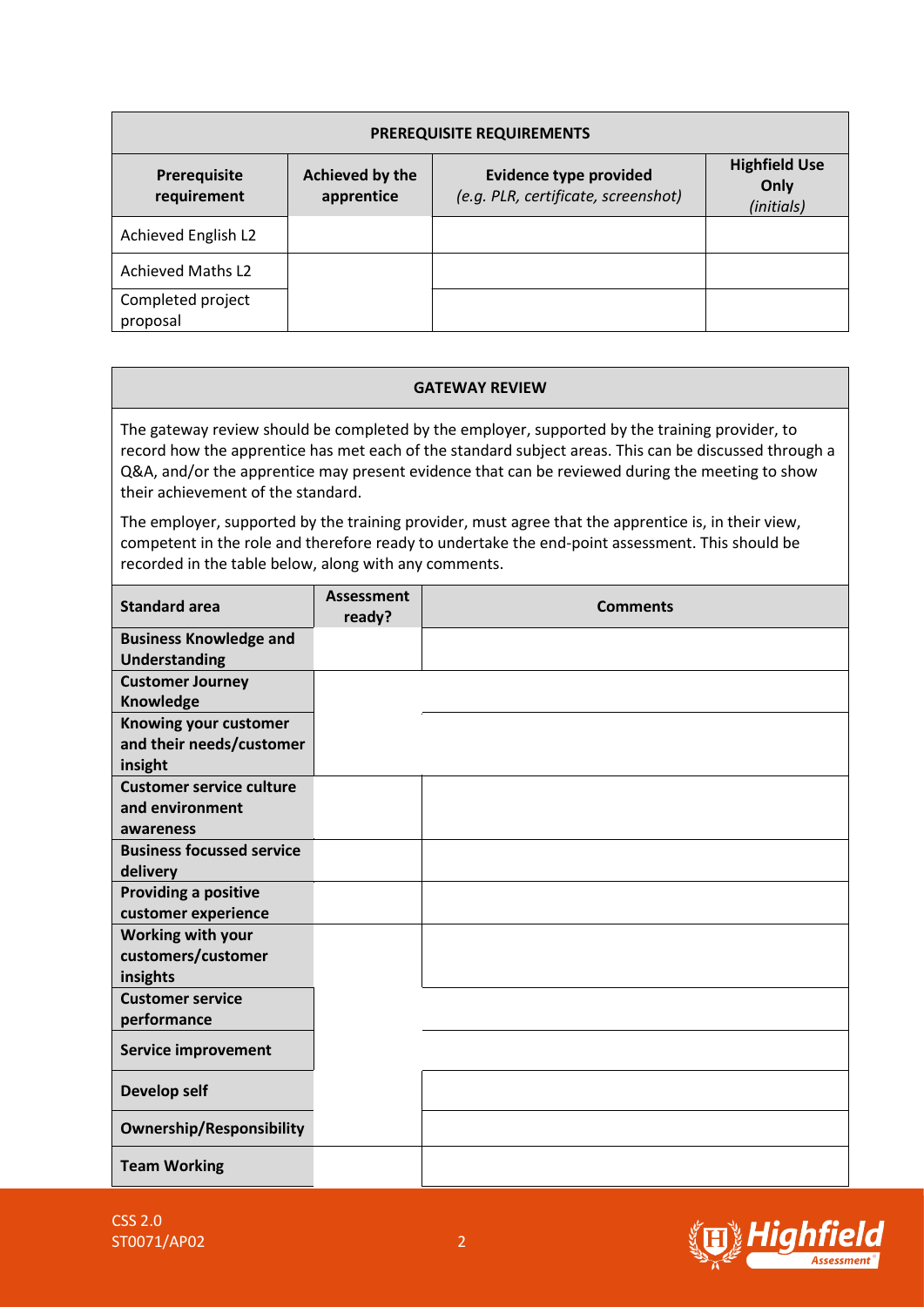**Equality**

**Presentation**